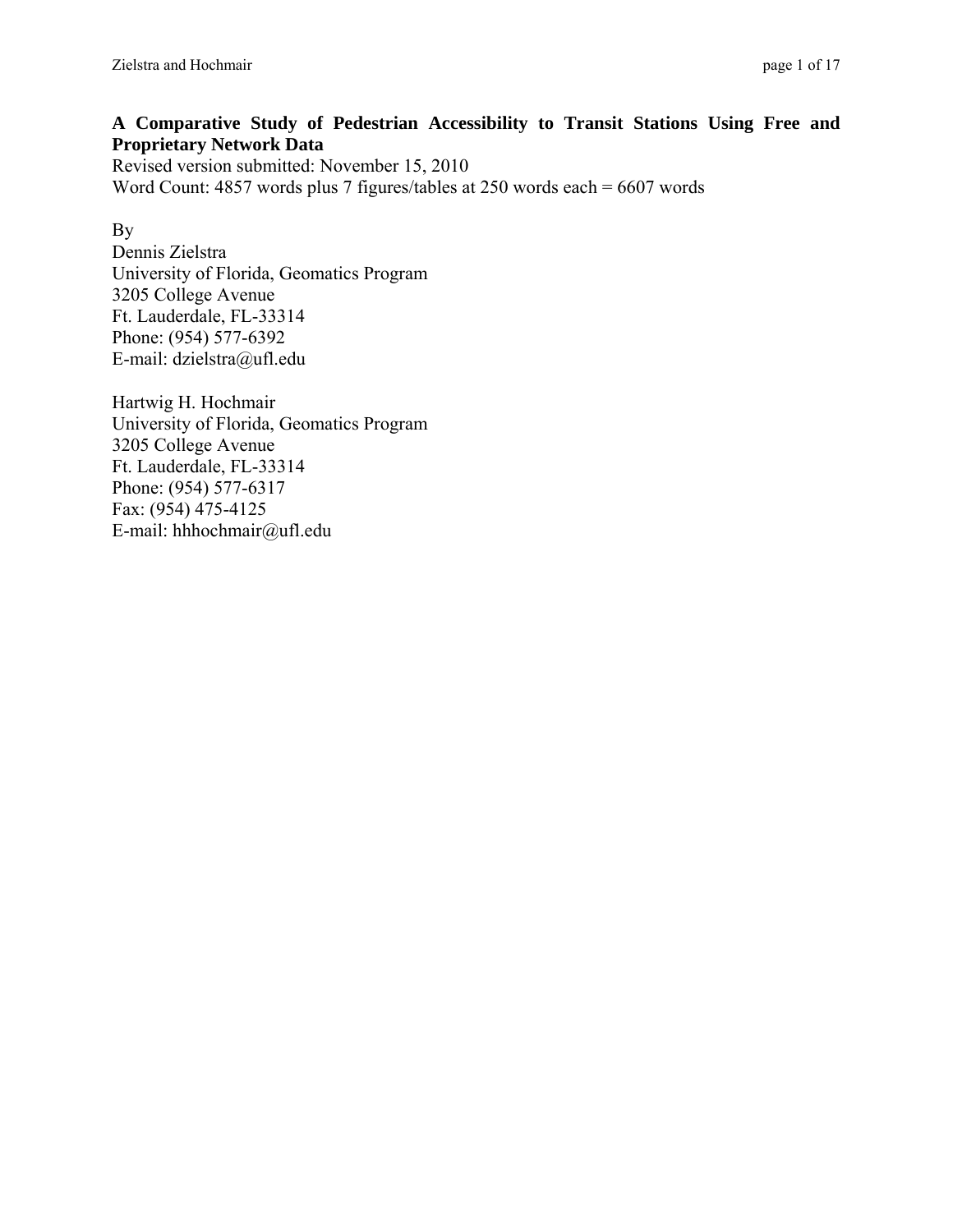## **ABSTRACT**

Availability of a transit service is a key factor in a traveler's choice on transportation mode. Transit service is only a realistic option if the service is available at or near the locations at the time a person plans to travel. Whereas there are a variety of measures for transit availability, such as service frequency, this paper focuses on the spatial aspect of pedestrian accessibility to transit stations, that is, on service coverage. Service areas are commonly used to visualize accessibility for pedestrians to transit systems and to analyze the potential ridership. Since the service area for a station is defined over the maximum network walking distance from a transit station, a complete street network that includes pedestrian segments, i.e., shortcuts, is of high importance for a realistic assessment of service areas. Whereas most proprietary geodata providers solely concentrate on car related geodata, public domain street data and Volunteered Geographic Information (VGI), such as OpenStreetMap (OSM), provide a potential valuable source for pedestrian data. In this paper we compare the amount of pedestrian related data between freely available sources, i.e., OSM and/or TIGER, and proprietary providers, i.e., Tele Atlas and/or NAVTEQ, and analyze its effect on modeling transit accessibility for pedestrians. The analysis is conducted for five US and four German cities, which allows to identify differences between these two countries.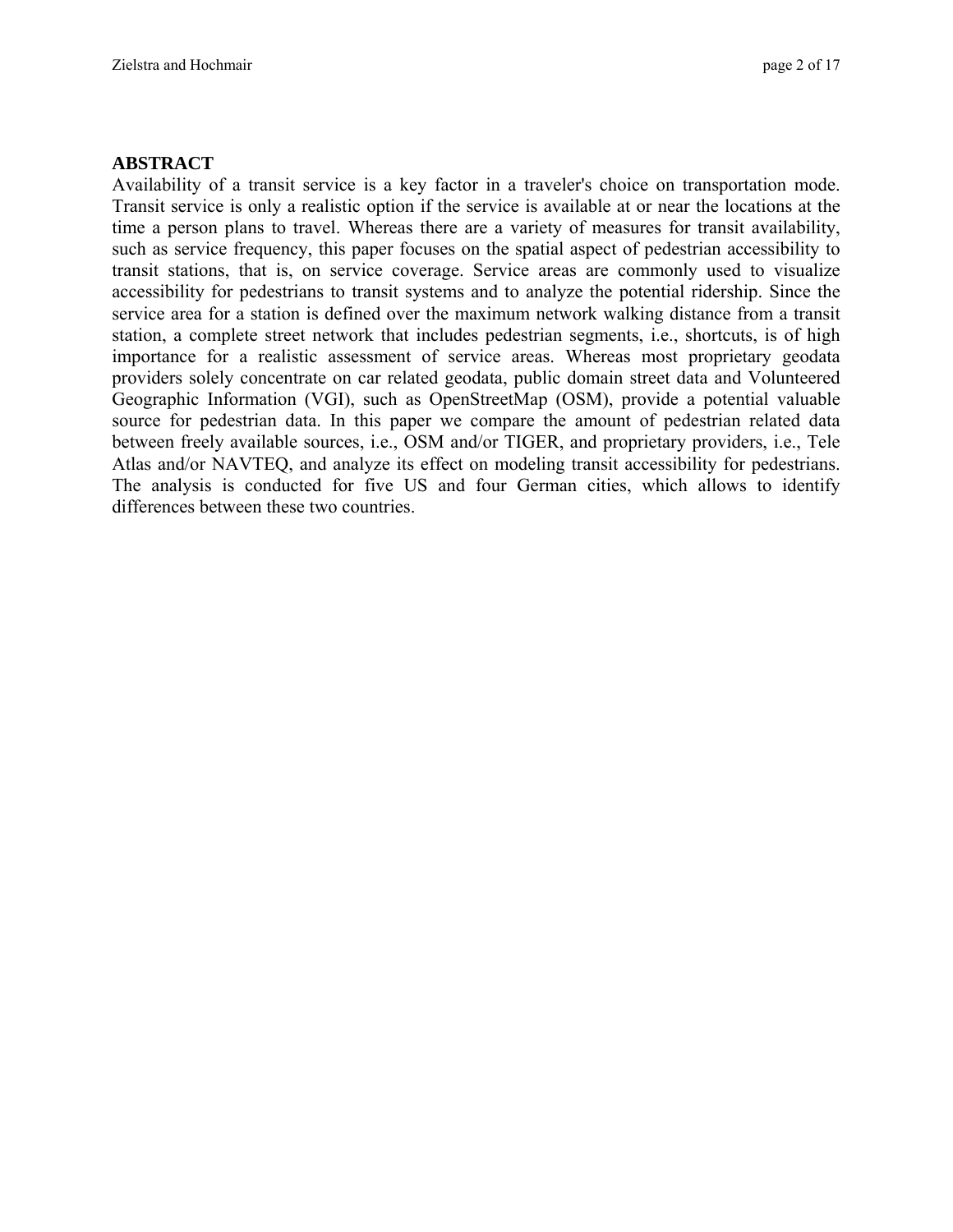**INTRODUCTION**  The importance of accessibility to transit services and its role to transit ridership has been frequently reported in the transportation literature (*4, 3, 1*). Therefore identifying the percentage of population served by a transit system is a key performance measure for transit systems (*7, 14*). Pedestrian access to a transit service is strongly associated with transit ridership (*12*), where accessibility and availability can be measured both in spatial and temporal dimensions (*20*). If transit cannot be accessed, other aspects of transit quality, such as cost, travel time, crowding, and safety become irrelevant for the mode choice. Accessibility to transit provides an incentive to walk to transit stations, which increases the proportion of Americans who obtain more than 30 minutes of daily physical activity, which is recommended by the Surgeon General (*2*). Accessibility is often visualized through network service areas which are areas that can be reached from a given network facility within a specified impedance, such as distance or travel time. Service areas can be used to define optimal stop spacing, identify redundancy and gaps in the system, and understand and predict demand for transit (*5*). Since Euclidean buffers overestimate the service area of a stop, buffers based on network distances are preferable (*18, 12, 23, 13*), although they do not account for off-street shortcuts (*6*). The latter limitation is caused by street network data sets with missing pedestrian paths. This is the actual focus of the paper which has two related objectives. The first objective is to compare the portion of pedestrian segments between a variety of free and commercial street data sets for selected cities in the US and Germany and thus provide specific pedestrian related information about the datasets available for this study. The second objective is to analyze to which extent the integration of the pedestrian-only segments, e.g., shortcuts and alleys, affects the size of service areas generated around bus and metro stations.

The high demand for freely available spatial data within recent years has boosted the availability of Volunteered Geographic Information (VGI) (*8*) on the Internet. The development of Web 2.0, the Global Positioning System (GPS) and its integration into cell phones, photo cameras, and other mobile devices, allows the Web community to interact with each other, provide information to central sites, and thus become a significant source of geographic information. The OpenStreetMap (OSM) project (available at openstreetmap.org), has the goal to create a detailed map of the world based on VGI in vector data format. The information is collected by many participants, collated on a central database and distributed in multiple digital formats through the World Wide Web. It provides free downloads of spatial data from a large selection of themes, including roads, transit lines, tourist sites, or land use layers. Whereas most commercial providers of street data focus primarily on car navigation, OSM data also include pedestrian and bicycle paths, which makes them a potential rich data source used for off-street routing. The availability of pedestrian segments and their effect on service areas generated around transit stations will be analyzed for OSM, TIGER/Line, Tele Atlas and NAVTEQ street datasets. The geographic area of analysis includes five US cities (Atlanta, Chicago, Miami, New York, and San Francisco) and four German cities (Berlin, Cologne, Hamburg, and Munich). Service areas will be separately analyzed for bus facilities and metro/light rail facilities.

The remainder of the paper is structured as follows: The next section reviews previous findings on the size of service areas in transit systems. This is followed by an introduction to the commercial and free street data sets and the analysis method used in this study. The next section provides results on the amount of pedestrian segments in data sets and the size of service areas in different networks. This is followed by a discussion of the results and aspects of future work.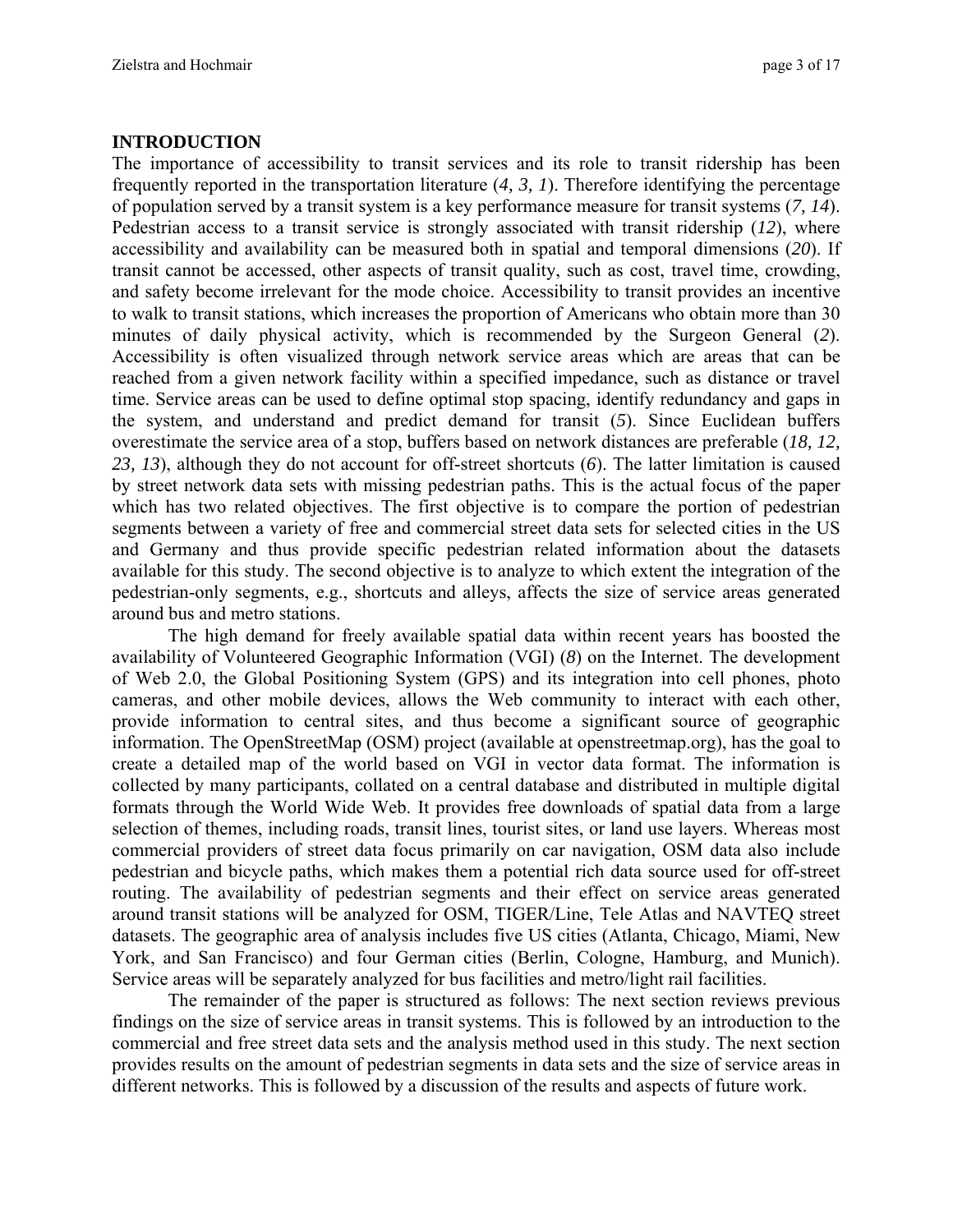## **SERVICE AREAS FOR TRANSIT SYSTEMS**

Whereas nearness of proximity of the trip origin to the next transit station is one of the most important deciding factors for public transportation users to walk to transit stations or not, other factors related to density (e.g., employment density, residential density), land-use (e.g., land use diversity), and design (e.g. number of park and ride spaces at a transit stations, transit service levels, sidewalk density), were found to be significant effects as well (*3*). The most common standard measures of walking distance to transit stations used in the public transit industry to generate service areas are 400 meters (0.25 miles) buffers around bus stops (*18, 23*) and 800 meters (0.5 miles) around rail stations (*19, 16*) with most passengers (75-80%) walking the given distances or less. A more recent study suggests a larger catchment area around transit stations (*6*), with a 85th percentile of walking distances to bus service of around 550 meters from the origin and 615 meters to the destination. For metro service, distances were found to be 750 and 695 meters, and for light rail 1200 and 1100 meters, respectively. Travelers aim to minimize the distance and time of the walking portion of their trip (*19, 11*), where the maximum walking distance is affected by demographic variables (income, education), characteristics of the pedestrian environment, such as topography and safety of intersections, or population density among others (*17, 23*).

The Transit Capacity and Quality of Service Manual (TCQSM) addresses transit availability at a planning level within three measures, which are service frequency, hours of service, and service coverage (*15*). These fixed-route transit service measures can be determined at transit stops, along route segments and corridors, or throughout a system. System service coverage, which is of interest for this paper, can be measured, for example, as route miles per square mile, or percentage of the system area served. Since land uses and population and job densities may vary greatly from one system to another, the transportation literature suggests to use transport supportive areas instead, which look at how much of the area that would typically produce the majority of a system's ridership, i.e., the densest areas, are served (*21*). Whereas catchment areas are often associated with potential ridership, we restrict this exploratory analysis to the geometric aspect of the catchment area, i.e., how the size of the catchment area is affected through integration of pedestrian segments in the street model. This is considered as a first indicator of relevance for consideration of pedestrian segments for ridership analysis and multimodal routing applications.

# **ANALYSIS METHODOLOGY**

## **Free and Proprietary Street Data Sets**

The computation of a service area is based on the underlying street network, which can be created from a fast growing selection of free street data, or commercial data sets. The quality of geodata and especially VGI has become a major research area over the past years. For example, Haklay (*10*) and Zielstra and Zipf (*24*) analyzed the quality of OpenStreetMap data for England and Germany, in particular the aspects of completeness, positional accuracy, and attribute accuracy. For Germany, a comparison of coverage between Tele Atlas with OSM data conducted for several periods during 2009 revealed the largest discrepancies and slowest development for car navigation related data with total length differences of up to 43%. This indicates that Tele Atlas at that time specialized in car related data. The comparison of pedestrian navigation related data where the total length differences over time could be reduced from 27% to almost 10%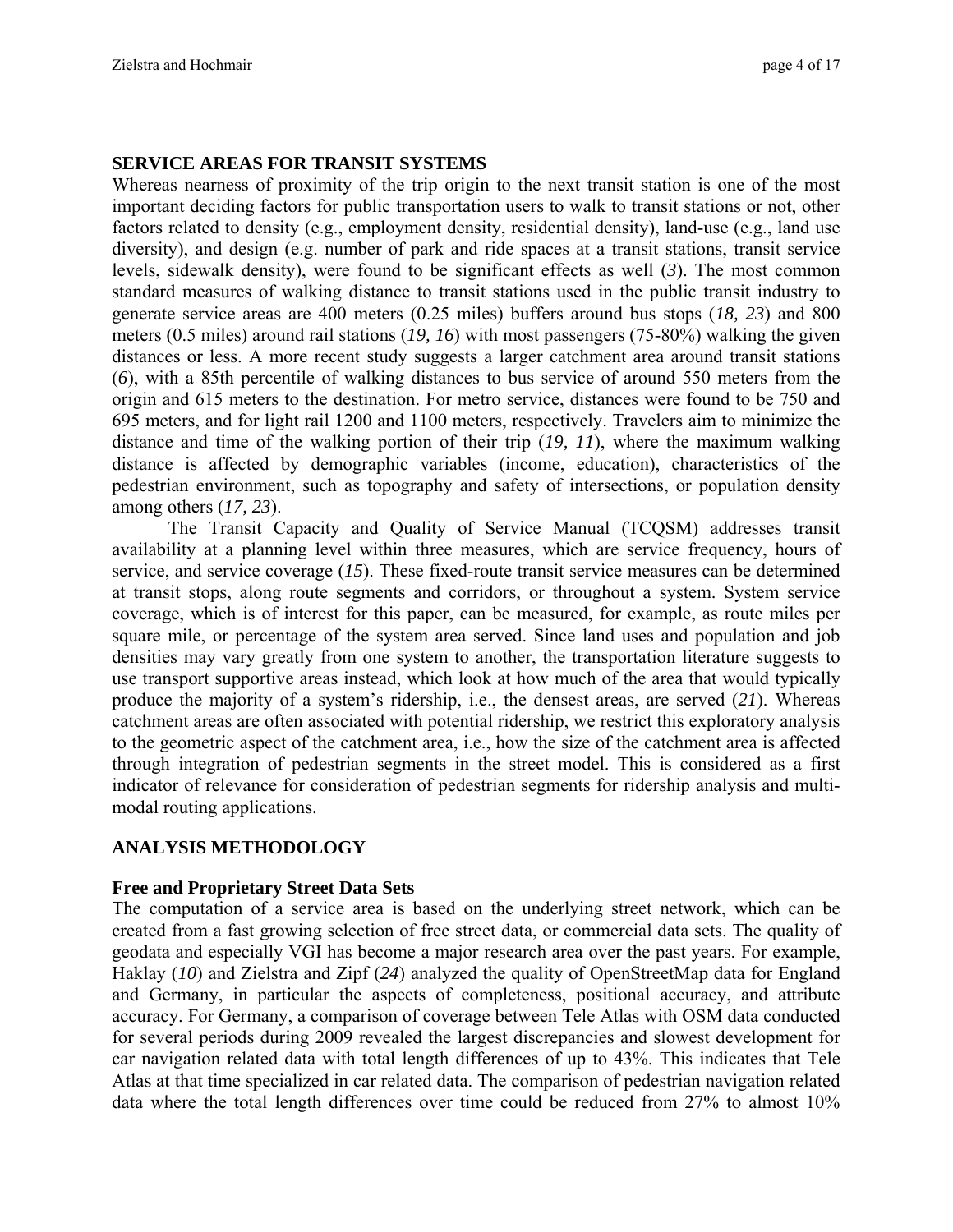provided further evidence for the assumption that OSM specializes on smaller streets and alleys. The completeness of OSM data reveals some spatial pattern, which is a clear decrease in the completeness of the OpenStreetMap dataset away from the metropolitan areas towards the surrounding rural areas. However, within more densely populated areas, OSM data offer more overall data than the commercial provider (*24*).

The major motivation for voluntary contribution to VGI data collection efforts in European countries lies in the fact that geospatial data layers are generally not provided for free by the federal agencies. This motivation may not be as high in the US where numerous base layers are publicly available, including TIGER/Line data from the US Census Bureau. For the area of the United States the OpenStreetMap project imported the Census TIGER/Line datasets. Therefore, comparing coverage of OpenStreetMap with TIGER/Line data, as will be done in this paper, provides some insight about the activity of the OpenStreetMap community in the US.

As far as commercial data sets goes, we were able to obtain NAVTEQ Discover Cities data for the states of Florida and Georgia. This data collection integrates into the street network also pedestrian specific routing segments that include shortcuts through parks, plazas, or publicly accessible buildings for selected cities, including Miami and Atlanta. For Tele Atlas we were able to obtain the Multinet Dataset for all cities that were analyzed in the US and Germany. The point data for bus and metro/rapid trail stops were obtained from local transit authorities for US cities, and extracted from OSM data for German cities. The exact area used for US cities was delimited by the counties a city consists of, such as Miami-Dade County for Miami. These counties were further clipped to the urban area layer, as defined by the US Census Bureau, to focus on the more densely populated regions in metropolitan areas. Boundaries of German cities were adopted from the Tele Atlas boundary layer. TABLE 1 gives an overview of street datasets available for the different cities, areas of cities, and the number of transit stations used.

|                |               | <b>Commercial</b> | Free          |            | Area<br>[ $km^2$ ] | # Bus | # Metro/<br>Rail |      |
|----------------|---------------|-------------------|---------------|------------|--------------------|-------|------------------|------|
|                |               | <b>NAVTEQ</b>     | Tele atlas    | <b>OSM</b> | Tiger              |       |                  |      |
| <b>US</b>      | Atlanta       |                   | V             | $\sqrt{}$  | V                  | 879   | 9419             | 38   |
|                | Chicago       |                   | V             | $\sqrt{}$  | V                  | 3047  | 11800            | 381  |
|                | Miami         | N                 | $\mathcal{N}$ | $\sqrt{}$  | V                  | 988   | 11679            | 27   |
|                | New York      |                   | $\sqrt{ }$    | $\sqrt{}$  | V                  | 774   | 12462            | 493  |
|                | San Francisco |                   | V             | $\sqrt{}$  | V                  | 122   | 8066             | 166  |
|                |               |                   |               |            |                    |       |                  |      |
| <b>Germany</b> | Berlin        |                   | $\mathcal{N}$ | V          |                    | 891   | 3358             | 1203 |
|                | Cologne       |                   | $\mathcal{N}$ | $\sqrt{}$  |                    | 405   | 645              | 326  |
|                | Hamburg       |                   | $\mathcal{N}$ | $\sqrt{}$  |                    | 755   | 2931             | 333  |
|                | Munich        |                   | V             | $\sqrt{}$  |                    | 310   | 1375             | 673  |

**TABLE 1 Characteristics of data sets used for different cities.** 

To be able to assess the effect of pedestrian-only segments on the size of service areas, all network segments that were only accessible to pedestrians (and not cars) were extracted first. Due to different attributes and road classification schemes between different data sets, the extraction methods had to be adapted for the four datasets. For example, for NAVTEQ data a query over street attributes formulated as "[Auto Access] = 'N' AND [Pedestrian Access] = 'Y'" was used to extract pedestrian-only data. For TIGER/Line, pedestrian data can be extracted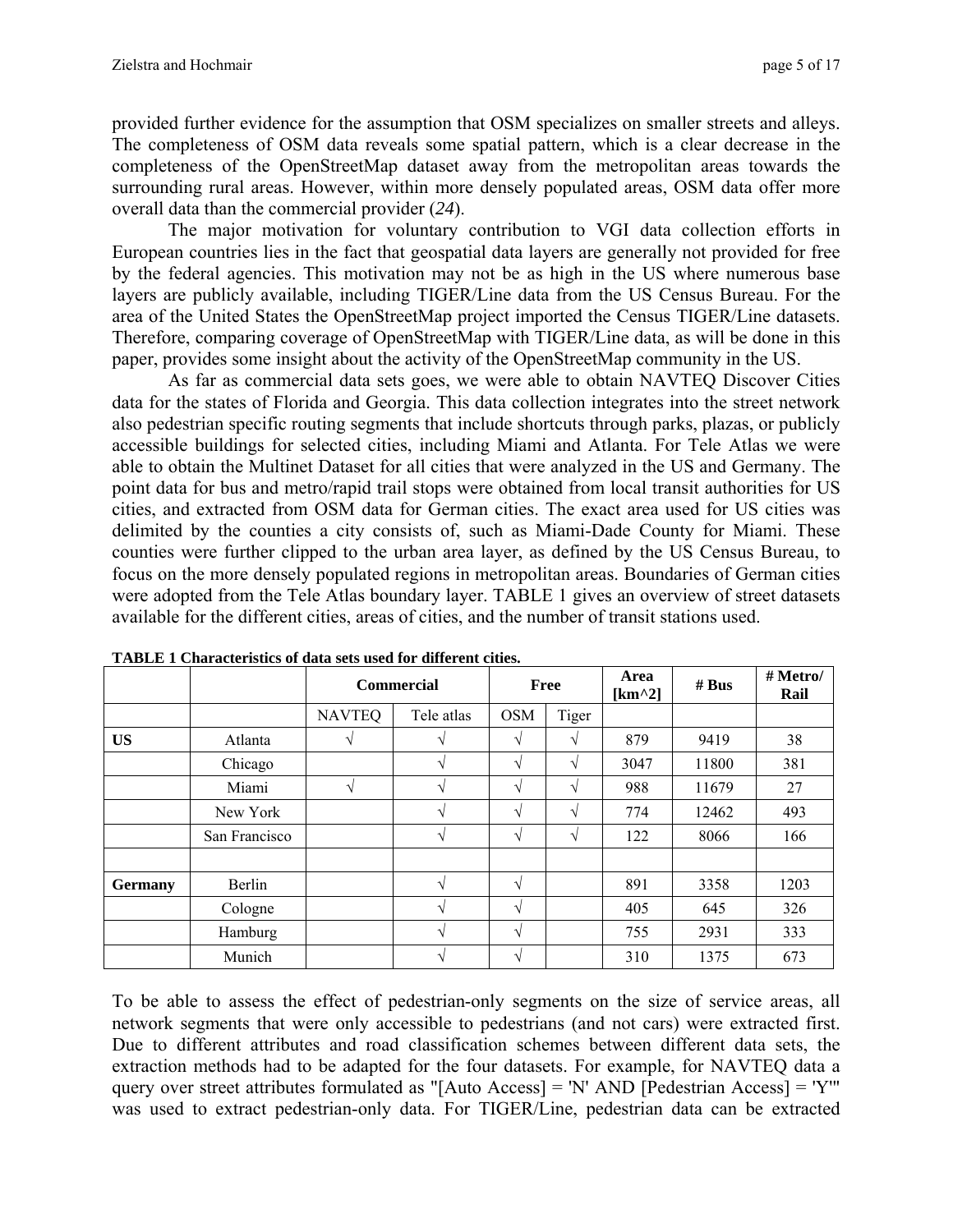through filtering the corresponding MAF/TIGER Feature class code (MTFCC), in this case code S1710, which stands for walkway/pedestrian trail. This extracted collection was then either merged with the car navigation data or not, which gave two different street networks of different complexity. For the data analysis, the relative increase in service area, based on integration of pedestrian-only data compared to the street data set, are computed for each city. Whereas it is tempting to ask which of the analyzed datasets is the best one to generate service areas for pedestrians, it must be noted that one dataset may be more complete on the street data, and another one with pedestrian data, so that a combination of different datasets gives possibly the most comprehensive solution for this task. The goal of this paper is to demonstrate the effect of pedestrian-only data within a given data source and assess whether their integration leads to a noticeable increase in service area, thus accessibility.

### **Selected Method for Measuring Service Areas**

The size of service areas can be measured in two ways. The first method is to measure the area of polygons created in the neighborhood around the facility. Whereas the polygon method is effective in visualizing the general extent of services areas, the exact area results for this analysis method depend on a variety of analysis settings that specify how exactly polygons are generated. If the polygons are not trimmed after their generation, then the polygon method connects all neighboring points on the street network that are the exact threshold distance away from the nearest facility. These polygon boundaries are curved inside towards the facility if they would intersect with streets that lie beyond the threshold distance. The generation of these polygons follows mathematically sound rules, but may lead to shapes and indentations that appear to be somewhat counterintuitive. An example for such indentation is given in FIGURE 1a, with bus stations visualized as dots, and a used distance threshold of 400m. The effect of such indentations can be reduced by defining a trim distance to be applied after the polygons have been created. Setting a trim distance trims the polygons containing the edges at the periphery of the service area further to be within the specified distance of these outer edges, thus provides polygons that are closer tied to the actual street shape. If using this setting, the proportional contribution of peripheral edges depends on the selected trim distance. FIGURE 1b and c show the same situation as before, now using a trim distance of 10m (b) and 30m (c), respectively. Considering this biasing effect for polygon measures we decided to use another measure instead, which is the total length of street segments that are reached within the impedance thresholds. In other words, these are the segments that overlap with polygons. This measure is independent of the trim distance chosen and therefore better suited for quantitative comparison of service areas. As can be seen, the portion of streets overlapping with service area polygons does not change throughout figures a-c, which is a desirable characteristic. This suggested measure has also the advantage that there is no need to remove inaccessible areas, such as water bodies, which should be done when using the polygon measure method. ESRI's ArcGIS 9.3.1 Geographic Information System was used for all spatial analysis procedures in this paper.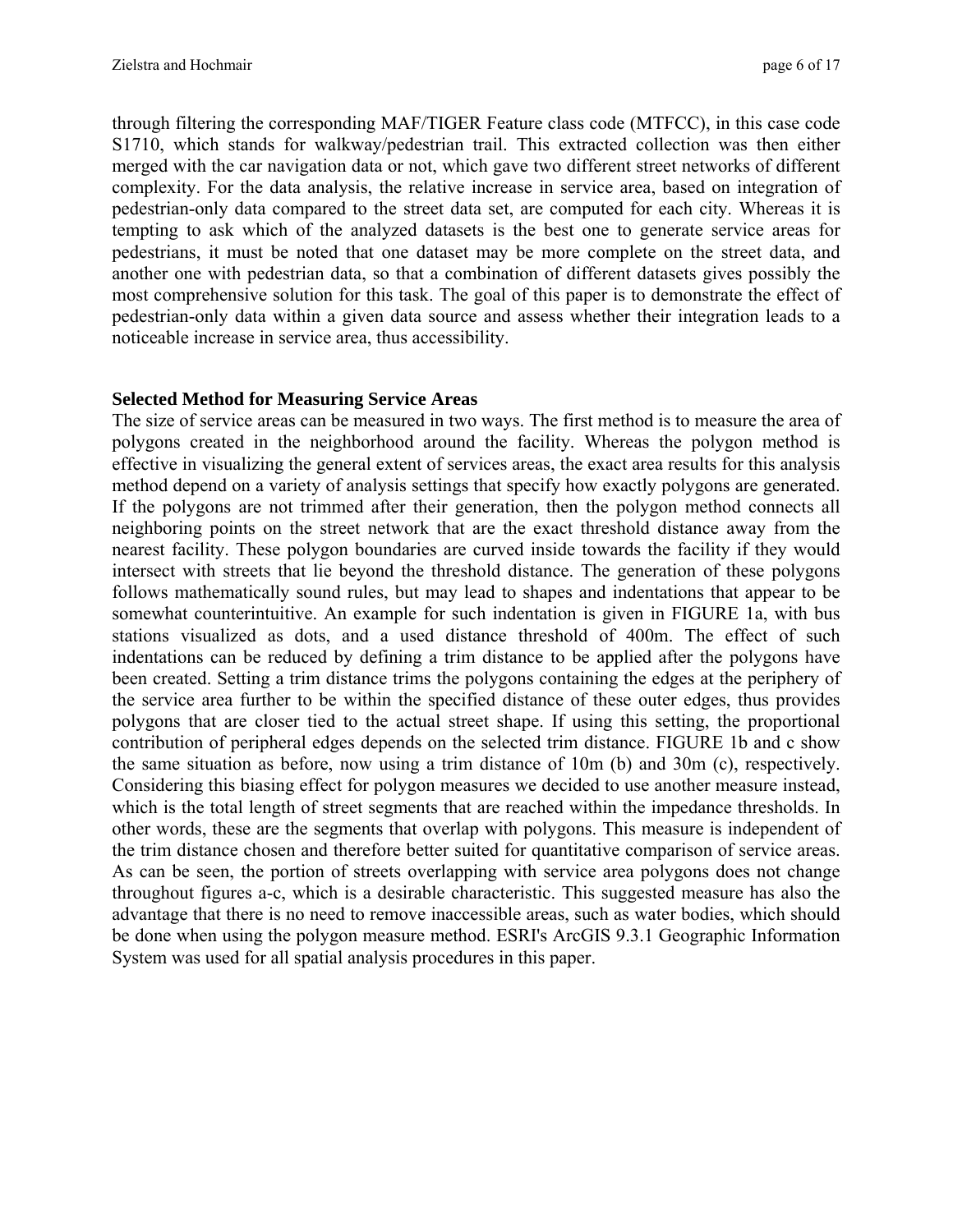

**FIGURE 1 Generating polygon based service areas: No trimming (a), 10m (b) and 30m (c) trim distance.** 

# **RESULTS**

This section gives an overview of the total length of streets and pedestrian-only segments found in the 9 urban street networks, and its effects on service areas.

# **Analysis of Pedestrian Segments in Data Sets**

To give some reference lengths for comparison, the first row in FIGURE 2 shows the overall length of all used street types for entire urban street networks, which comprises segments that are accessible to cars/pedestrians and pedestrians only. Differences of street lengths between the four data providers are small for US cities (FIGURE 2a), and maximum lengths found vary between the different data providers. The somewhat higher overall length value for TIGER in Chicago seems to be the result of a particular classification scheme in TIGER, where private streets in industrial areas, i.e., quarries, are also classified as local neighborhood and rural streets, whereas such streets are excluded in the other data sources. In Germany, a more distinct pattern can be found, where total lengths are clearly higher for OSM than for Tele Atlas for each analyzed city. Differences range between 13% for Cologne and 44% for Munich (FIGURE 2b).

The second row in FIGURE 2 shows the length of pedestrian-only segments. Independent of the data source, the portion of pedestrian-only segments relative to total segment lengths is small for US cities. The range lies between 0.03 % (TIGER data in Atlanta) and 8.97 % (OSM data for San Francisco), as shown in TABLE 2. Among these relatively small numbers, there is no clear pattern on which data source provides the best coverage for pedestrian-only data (FIGURE 2c). OSM is ahead for Chicago and San Francisco, the latter one being the city where the US OSM project was launched (which may be a determining factor for the prominence of OSM in that area). The other three cities are best covered by commercial data providers. NAVTEQ provides most pedestrian-only segments for Atlanta and Miami, which is probably because these two cities are part of the pedestrian oriented NAVTEQ Discover Cities project. Tele Atlas is ahead in New York, mostly, because it covers in more detail the pedestrian paths in the Central Park compared to the other data sources.

In Germany, where OSM and Tele Atlas data were analyzed, a generally higher percentage of pedestrian-only segments can be found for both data sets compared to US cities (TABLE 2). This result suggests that the urban structure of the selected German cities is more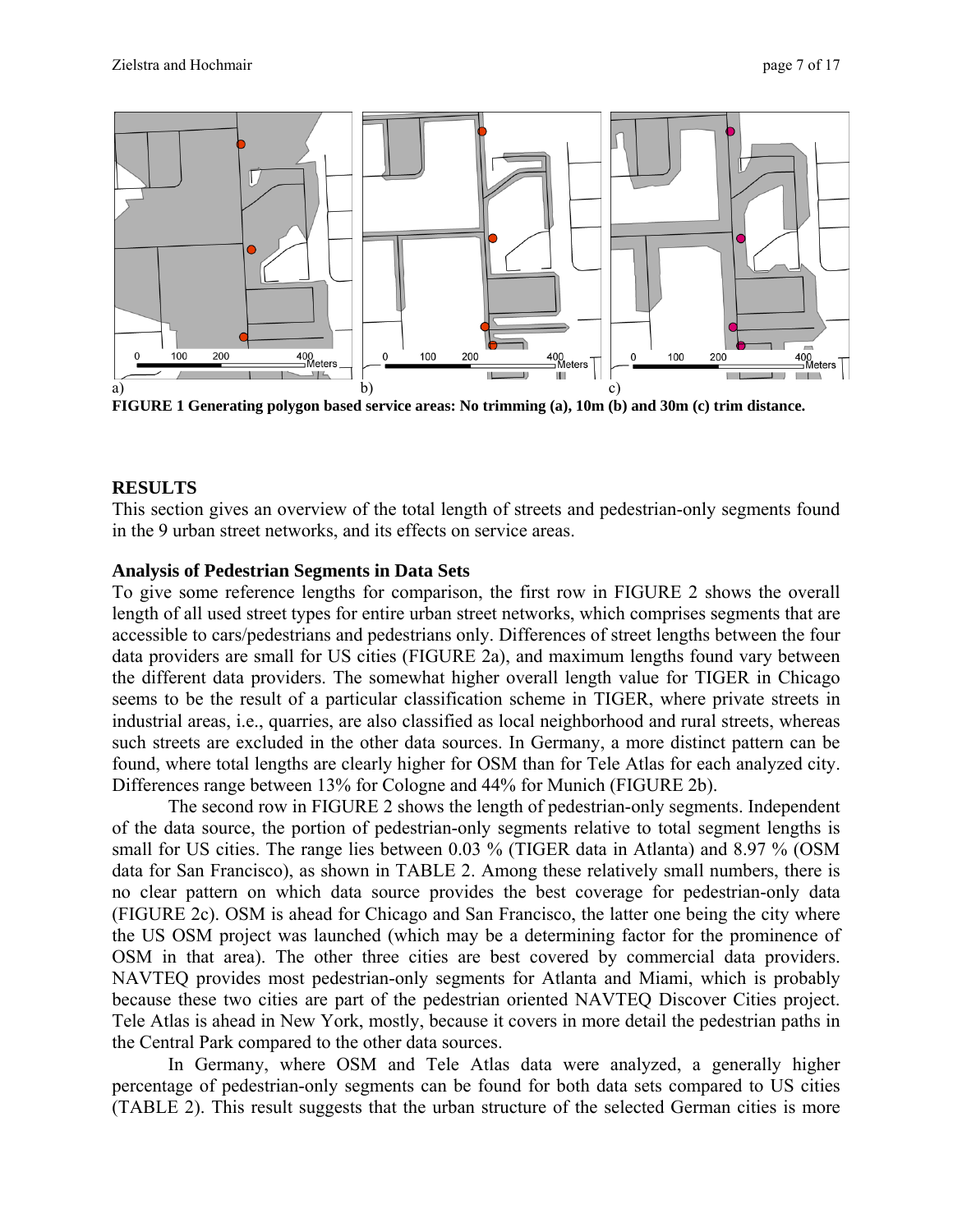pedestrian friendly and therefore provides more shortcuts and alleys. Expressed in relative numbers, the portion of pedestrian-only segments for Tele Atlas varies between 7% (Munich) and 17% (Cologne) and for OSM between 26% (Cologne) and 31% (Berlin). The difference between OSM and Tele Atlas data is more pronounced for pedestrian-only data than for the entire street network (compare the relative size of bars between FIGURE 2d and d). OSM has between 3.2 (Berlin) and 5.6 (Munich) times as many pedestrian-only data as Tele Atlas (see FIGURE 2d), which reveals the OSM focus on off-street data capture.

For each of the five US cities the overall length of pedestrian-only segments in OSM is a manifold of the corresponding TIGER data lengths (compare green with black bars in FIGURE 2c). The ratio OSM/TIGER lies between 2.8 (New York) and 113 (San Francisco). This is an indication that, at least for some US regions, the OSM community has been very active and did not just import TIGER/Line data.



**FIGURE 2 Total length of streets (a b) and pedestrian-only segments (c, d) for selected US urban areas and German cities.**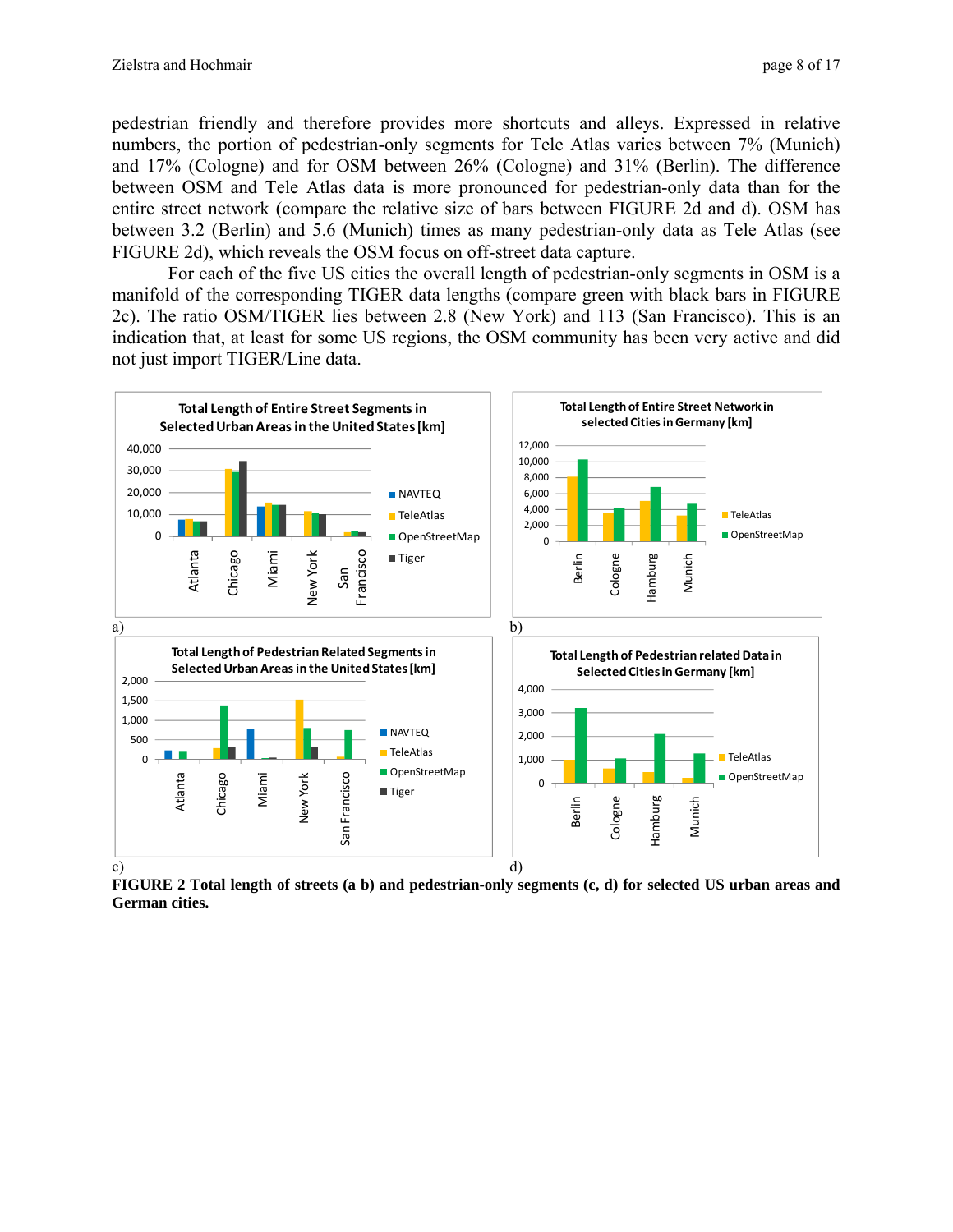|                |               | <b>NAVTEQ</b> | <b>Tele Atlas</b> | <b>OSM</b> | <b>TIGER</b> |  |
|----------------|---------------|---------------|-------------------|------------|--------------|--|
| <b>US</b>      | Atlanta       | 0.9           | 0.1               | 0.9        | 0.0          |  |
|                | Chicago       |               | 0.3               | 1.4        | 0.3          |  |
|                | Miami         | 1.6           | 0.0               | 0.1        | 0.1          |  |
|                | New York      |               | 3.6               | 2.1        | 0.8          |  |
|                | San Francisco |               | 1.0               | 9.0        | 0.1          |  |
|                |               |               |                   |            |              |  |
| <b>Germany</b> | Berlin        |               | 12.4              | 30.9       |              |  |
|                | Cologne       |               | 17.1              | 25.5       |              |  |
|                | Hamburg       |               | 9.3               | 30.5       |              |  |
|                | Munich        |               | 7.0               | 27.0       |              |  |

**TABLE 2 Percentage of pedestrian-only segments in datasets rounded to the nearest 0.1%.** 

To visualize some of these observed differences and regional effects, FIGURE 3 maps street data (in gray) overlaid with pedestrian-only data (in red) for selected cities. FIGURE 3a shows the OSM dataset for Hamburg with a high density of pedestrian-only segments. The distribution of pedestrian-only segments is relatively homogenous throughout the network and not concentrated around parks only. FIGURE 3b shows part of San Francisco, which is the analyzed US city that has the highest percentage of OSM pedestrian-only segments (9.0%). Pedestrian-only paths are more concentrated around parks and around the bay area (the latter one not shown here). FIGURE 3d below shows the situation for TIGER data in the San Francisco area. As can be seen only a few isolated pedestrian-only segments are integrated, and the difference to the OSM coverage can be easily noticed. FIGURE 3c shows Atlanta downtown as an example for a city with a smaller OSM pedestrian-only coverage of 0.9%, where the segments are mostly found in the downtown area.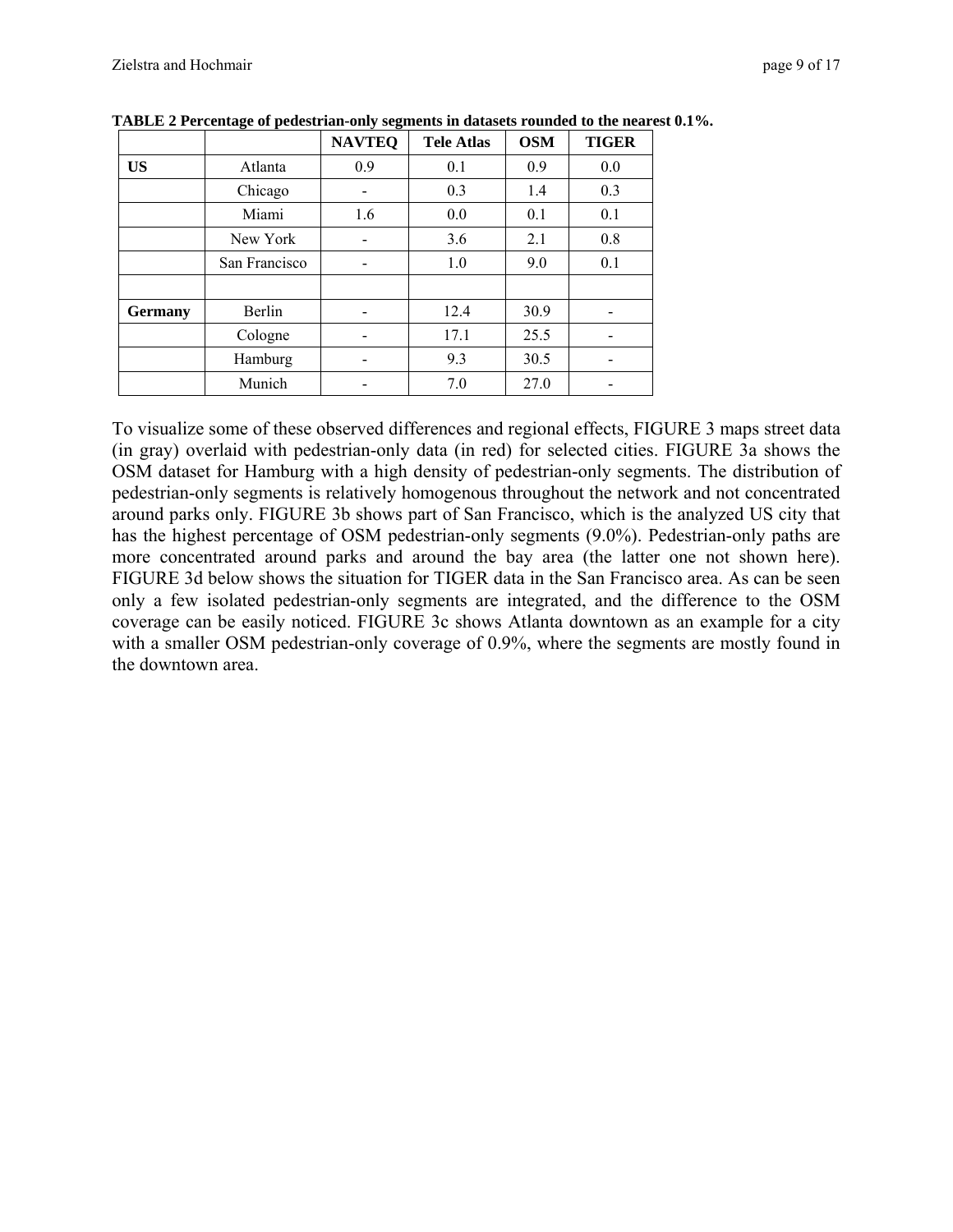

**FIGURE 3 Visualization of pedestrian-only segments on top of streets for selected cities.** 

## **Analysis of Service Areas**

As an example, FIGURE 4 demonstrates the effect of pedestrian-only segments on the generation of service areas for San Francisco (FIGURE 4a) and Berlin (FIGURE 4b). Dots show the locations of bus stops and lines show OSM street data. Gray lines indicate segments that can be traversed both by car and pedestrian, whereas lines in red are pedestrian-only segments (shortcuts, alleys, or paths in parks). For the generation of service areas in a city, two networks are used. The first network is built from segments passable by cars ("car network"), whereas the second network comprises in addition to this also pedestrian-only segments ("combined network"). Areas in yellow visualize service areas generated on the car network using a threshold distance of 400 meters. Areas in blue show additional service areas covered when using the combined network instead. To numerically capture the relative increase in service area due to consideration of pedestrian-only segments we first measure the total length of segments in the combined network that are located in blue areas (following the principle explained in connection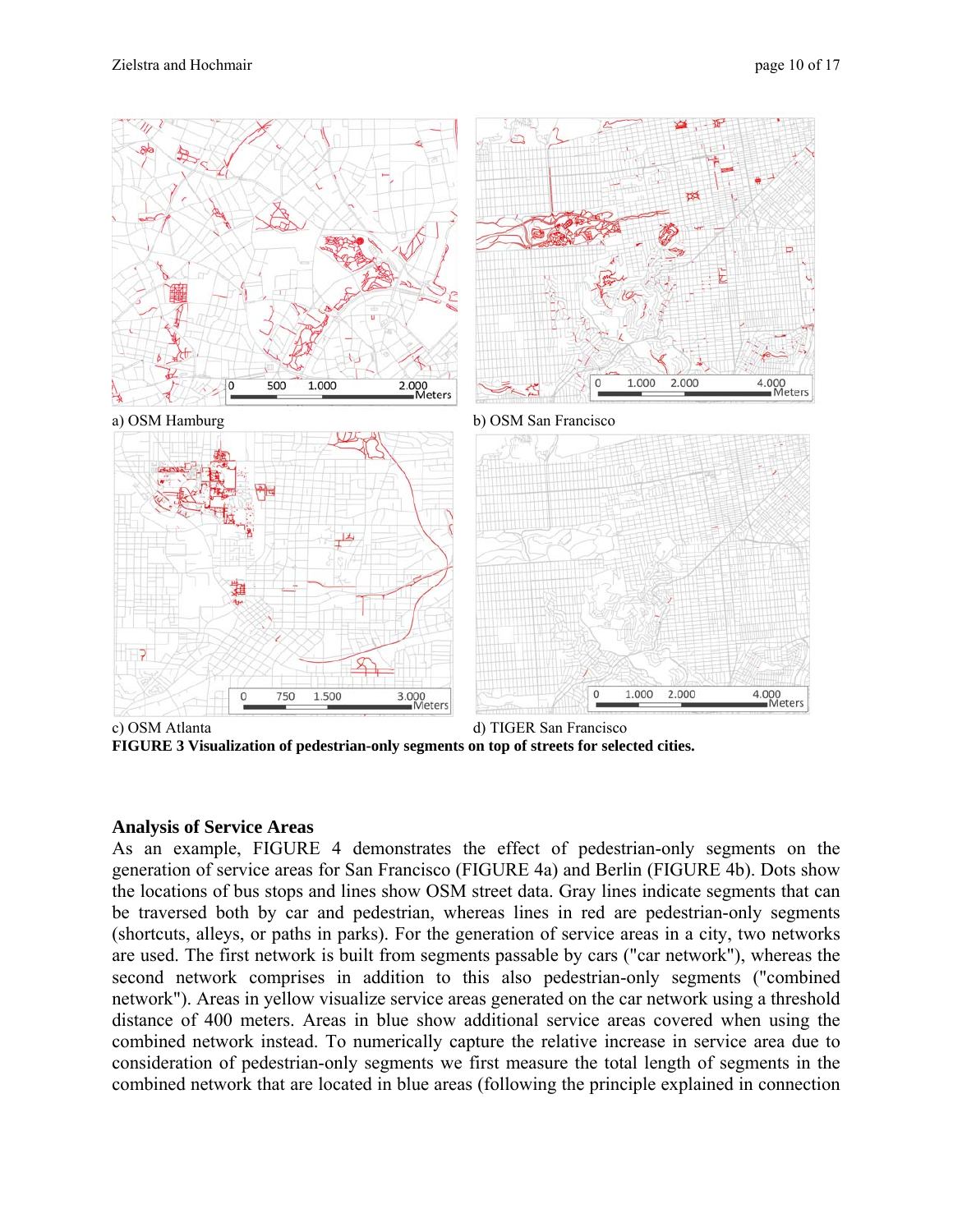with FIGURE 1). This number is then divided by the total length of segments in the combined network that are located in yellow or blue areas.



**FIGURE 4 Effect of pedestrian-only segments for generation of service areas in San Francisco (a) and Berlin (b).** 

TABLE 3 shows for the 9 cities the relative growth of service areas through the integration of pedestrian-only segments. Values in the "Bus" column are based on a 400 m threshold distance, and values in the "Metro" column on an 800 m threshold distance. Mean growth rates of service areas for US and German cities are given below.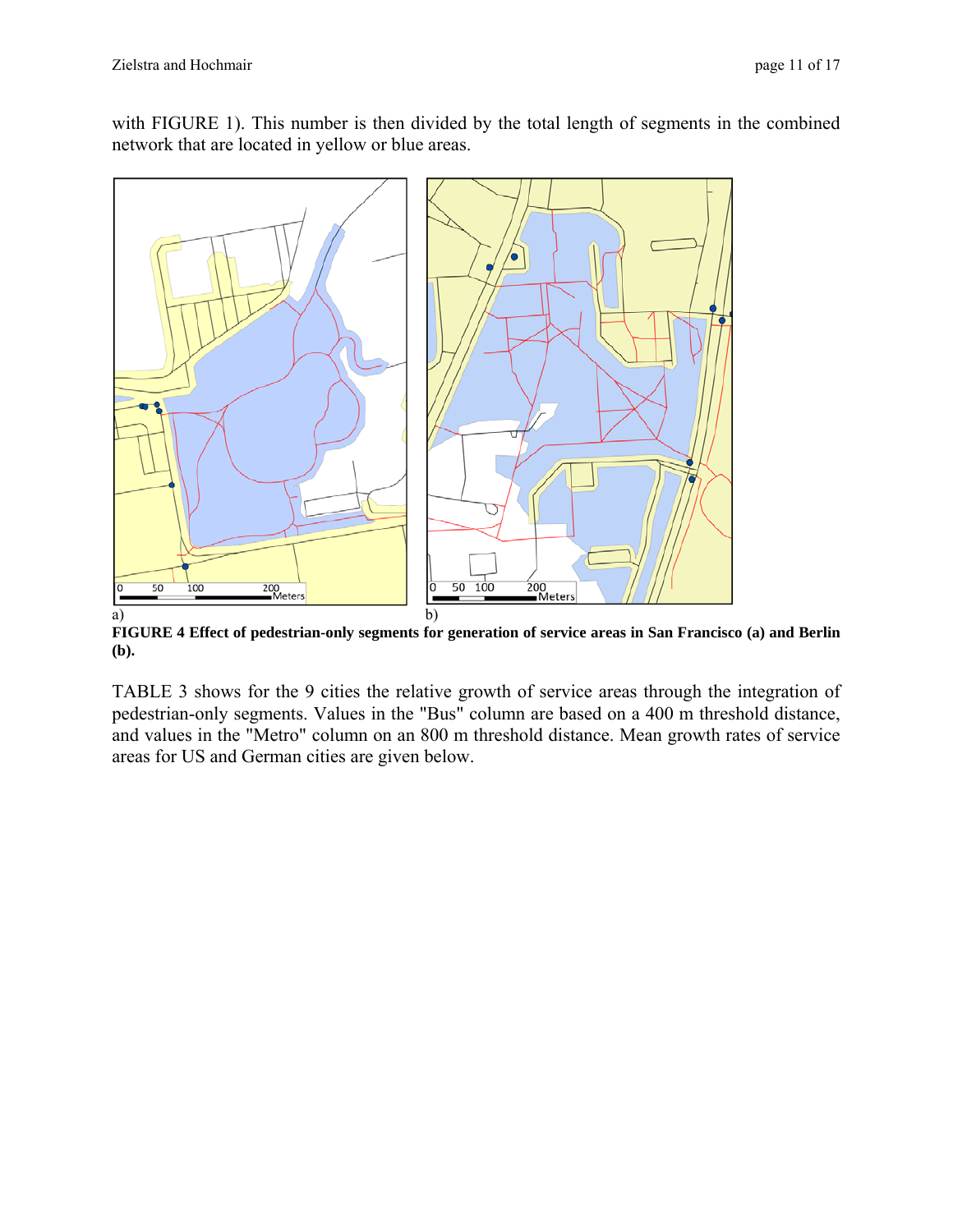|                |               | <b>NAVTEQ</b> |       | <b>Tele Atlas</b> |       | <b>OSM</b> |       | <b>TIGER</b>   |       |
|----------------|---------------|---------------|-------|-------------------|-------|------------|-------|----------------|-------|
|                |               | <b>Bus</b>    | Metro | <b>Bus</b>        | Metro | <b>Bus</b> | Metro | <b>Bus</b>     | Metro |
| <b>US</b>      | Atlanta       | 4.6           | 18.8  | 0.7               | 0.8   | 2.9        | 11.3  | 3.7            | 5.5   |
|                | Chicago       |               |       | 0.3               | 0.5   | 8.1        | 20.6  | 0.8            | 0.9   |
|                | Miami         | 4.5           | 2.9   | 0.2               | 0.2   | 0.3        | 0.0   | 0.4            | 0.0   |
|                | New York      | -             | -     | 1.7               | 2.6   | 9.3        | 8.1   | 1.6            | 2.1   |
|                | San Francisco |               |       | 3.0               | 3.2   | 18.5       | 17.1  | 0.5            | 0.5   |
| Mean           |               | 4.5           | 10.7  | 1.2               | 1.4   | 7.8        | 11.5  | 1.4            | 1.8   |
|                |               |               |       |                   |       |            |       |                |       |
| <b>Germany</b> | Berlin        |               |       | 11.5              | 21.4  | 59.4       | 76.8  |                |       |
|                | Cologne       | -             |       | 8.2               | 4.7   | 70.2       | 84.8  | -              | ۰     |
|                | Hamburg       | -             | -     | 13.5              | 16.3  | 94.9       | 111.3 | $\blacksquare$ | ۰     |
|                | Munich        | -             | -     | 7.4               | 6.9   | 98.7       | 117.2 | -              |       |
| Mean           |               |               |       | 10.2              | 12.3  | 80.8       | 97.5  |                |       |

**TABLE 3 Relative growth of service area when integrating pedestrian-only segments, given in %.** 

Some general patterns can be observed, as follows. The effect of pedestrian-only segments on the size of service area is generally larger for the 800 m than for the 400 m distance. This indicates that the accessibility to metro and light-rail stations benefits more from the integration of pedestrian-only segments than accessibility to bus stops. The average growth of service areas, both for bus and metro, is higher for the OSM data set when compared to the commercial Tele Atlas data set (for all 9 cities) and TIGER/Line data (for the five US cities). This stronger growth seems to be caused by the higher average percentage of pedestrian-only segments in the OSM data set compared to the two other data sets (compare corresponding columns in TABLE 2). Considering only Atlanta and Miami, where data sets from all four sources were available, NAVTEQ data result in the largest growth of service area, both for bus and transit facilities. Also here, the higher percentage of pedestrian-only segments in NAVTEQ data compared to the other data sources seems to be the cause for this strong increase in service area (see rows for Atlanta and Miami in TABLE 2).

Growth rates are between 8.3 and 10.3 times larger for Germany than for US, where this effect is similar for Tele Atlas and OSM data. This shows that in analyzed German cities integration of pedestrian-only paths has a much larger impact on service areas for pedestrians than for US cities, which, again can most likely be attributed to the higher percentage of pedestrian-only paths in German cities. Whereas these initial findings are indicative of a positive correlation between percentage of pedestrian-only segments in a network and service area growth, one must be careful with this conclusion. Comparing pedestrian-only percentages of all 9 cities with their average service area growth rates computed from the different data sources gives a strong significant positive correlation (Pearson's r) for bus stops ( $r=0.93$ ,  $n=9$ ,  $p<0.01$ ) and metro stops  $(r=0.94, n=9, p<0.01)$ . However, when considering correlations within the groups of US and German cities separately, only one corresponding correlation can be found to be significantly positive, i.e., percentage of pedestrian-only segments and service area growth for bus facilities in the US ( $r=0.94$ ,  $n=5$ ,  $p<0.01$ ). This indicates that besides percentage of pedestrian-only paths also the spatial distribution of pedestrian-only paths within a network affects the growth of the service area. A concentration of such segments around the transit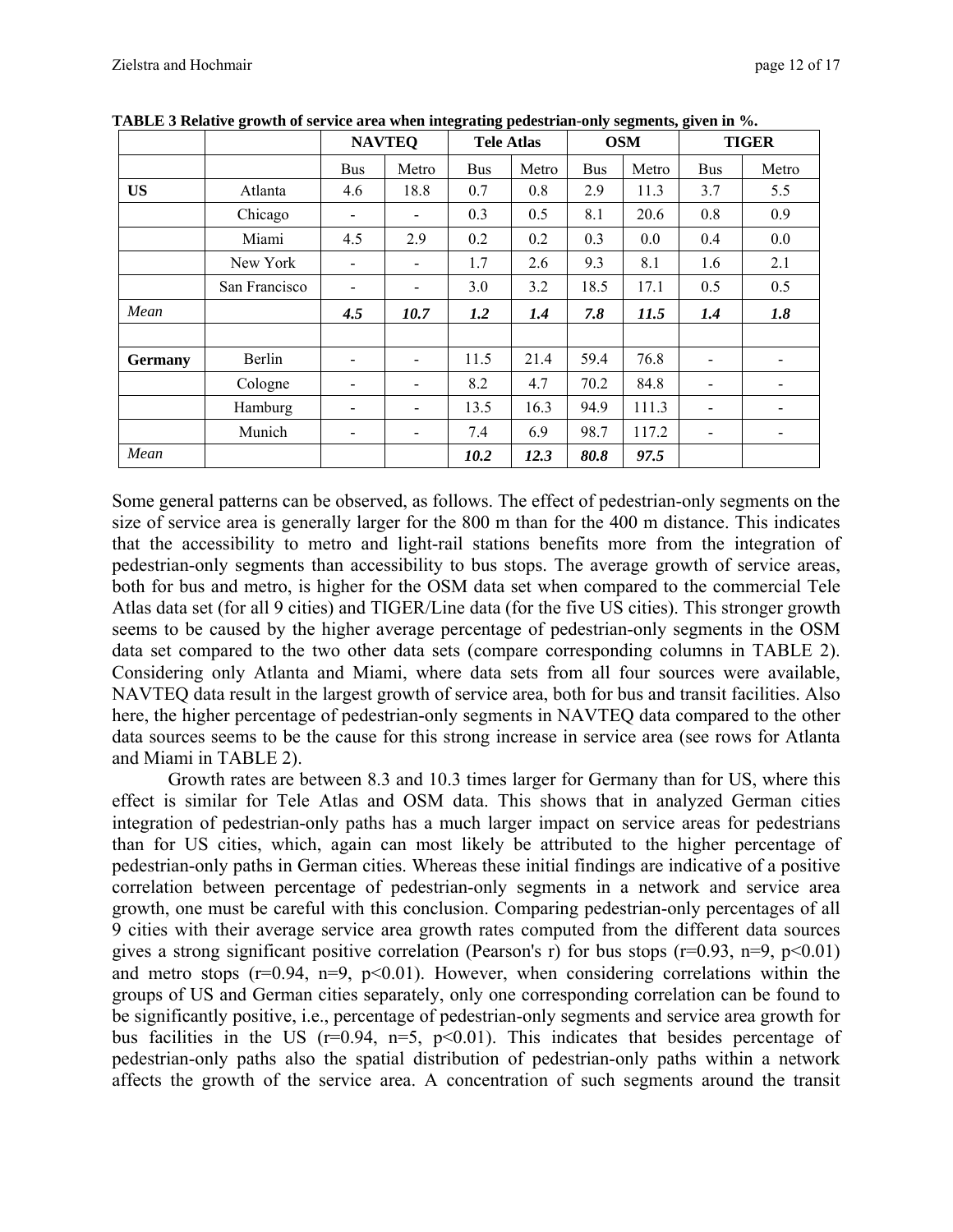network will more strongly affect growth of service areas than with equally distributed pedestrian-only segments in an urban area.

## **DISCUSSION AND FUTURE WORK**

Based on the data sets available for the different cities, the results show that pedestrian-only segments increase service areas around transit facilities up to 20% in US cities, and up to 117% in German cities (TABLE 3). These computations are based on the lengths of streets and paths within service areas, and not the area measurement itself. These generally high rates suggest that integration of pedestrian-only segments can lead to a more realistic assessment of service areas when compared to using networks that contain only streets that are passable by cars. The maximum growth rates for US and Europe were found for OSM data analysis in those cities where NAVTEQ data were not available to us for the analysis. Since NAVTEQ data revealed the highest growth rates for US cities where available (Atlanta, Chicago), there is the possibility that growth rates can even exceed the maximum identified growth rate of 20% for US cities, such as Chicago or San Francisco. For Europe the same conclusions cannot be made at this point since no NAVTEQ data were available for comparison at the time of the study.

Further inspection of growth numbers is needed to better understand the benefits of pedestrian-only segments for service area modeling. First, results suggest that some urban street networks do not provide a significant number of shortcuts that facilitate transit access for pedestrians. For example, NAVTEQ data, which provide the most comprehensive pedestrian data set for Miami (TABLE 2), yields a mere 4.5% service area growth for bus stops and 2.9% for metro and light-rail stations. Second, especially for pedestrian oriented cities with plazas, pedestrian paths and alleys, the choice of the pedestrian-only data set greatly affects how computed service areas will change. OSM data provide a free and relatively comprehensive option for cities where commercial pedestrian data sets are not yet available, such as for the analyzed German cities. For Atlanta and Miami, NAVTEQ Discover Cities data, which claim to include detailed pedestrian paths, show a better coverage than OSM. TIGER/Line data were found to have fewer pedestrian-only segments in the five US cities than OSM, which gave a smaller growth rate for service areas in most cases. This finding indicates that the OSM community in the US is active and helps to develop a comprehensive network of pedestrian paths, as can be particularly seen in the San Francisco and Chicago areas. Future work will elaborate on whether any systematic pattern can be found that captures the different percentage of reported pedestrian paths and growth rates, respectively, between the analyzed cities, where the urban structure may be a determining factor.

Some further conclusions of the findings are that the considerations of pedestrian-only segments in network models will help to refine the assessments of overlapping service areas in transit networks (*6*). Since walk access to transit has a high effect on mode choice, refined service areas using methods demonstrated in this paper, will also help to improve the accuracy of predictive models on transit ridership. However, in order to estimate the impact of pedestrianonly paths on potential transit ridership, the current analysis needs to be combined with household and employment densities (*21, 15*). Whereas this study looked at one data source at a time, more complete road street networks could be obtained by combining different data sets, where the integration of heterogeneous (free) data sets and their generalization for analysis tasks is still a challenge (*22*), and the assessment of VGI data quality, especially OSM data, is an ongoing issue of high importance for successful geo-applications (*9, 10*).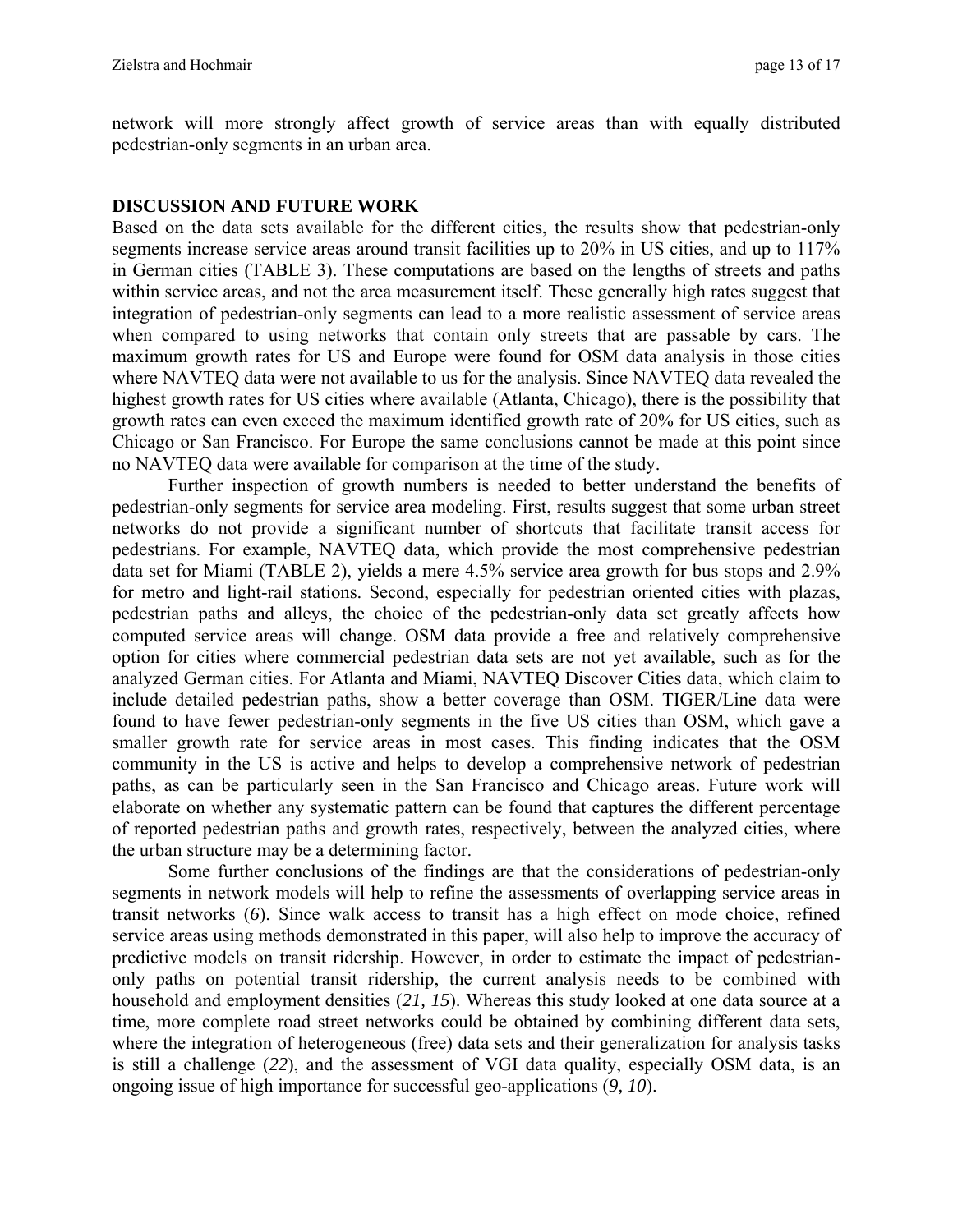# **ACKNOWLEDGEMENTS**

The authors thank NAVTEQ and Tele Atlas for the generosity to provide us with sample data sets of the US street network. Alexander Zipf facilitated the use of Tele Atlas data for Germany for this study.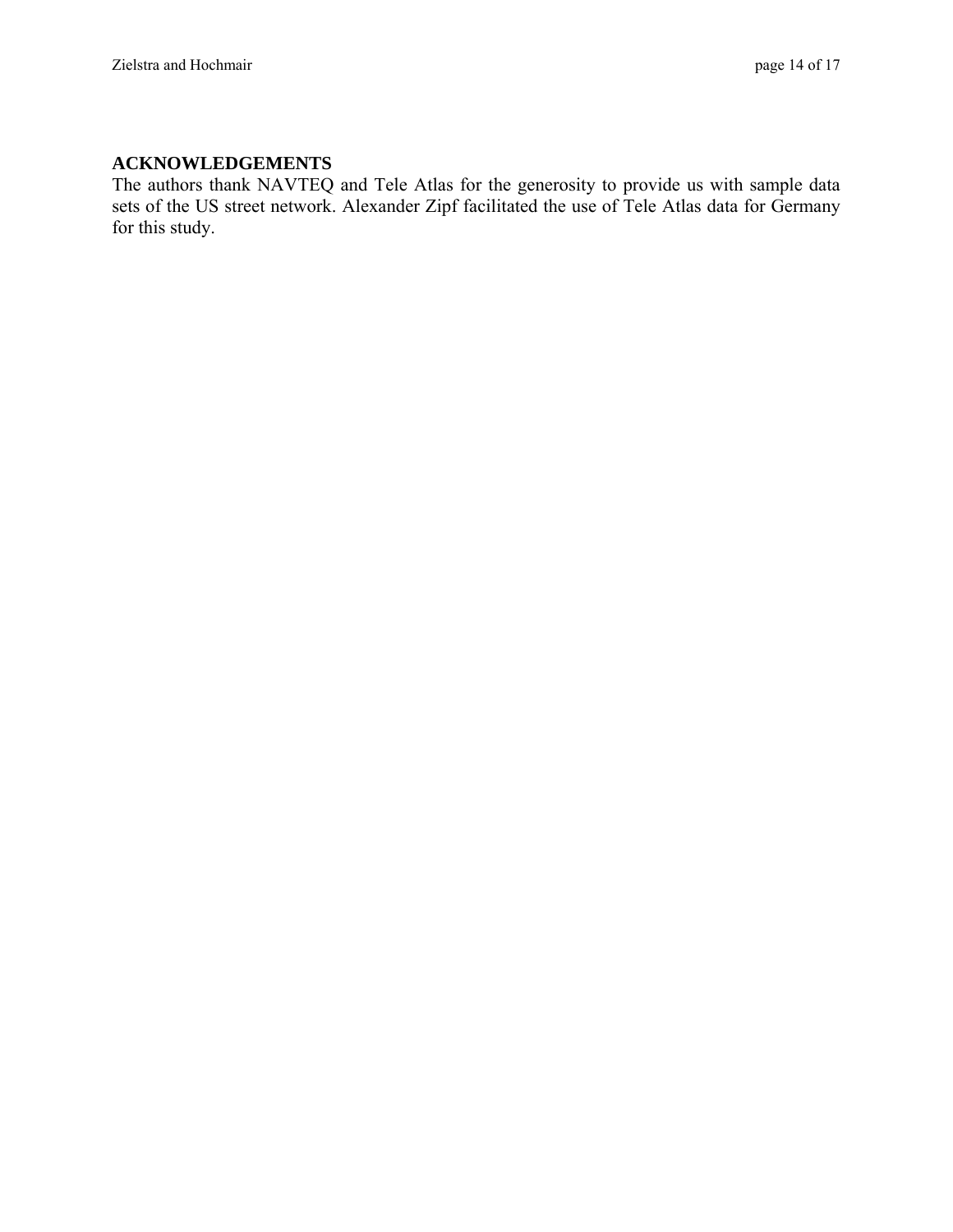# **References**

- (*1*) Beimborn, E. A., Greenwald, M. J., and Jin, X. Accessibility, Connectivity, and Captivity: Impacts on Transit Choice. *Transportation Research Record: Journal of the Transportation Research Board*, Vol. *1981*, 2003, pp. 1-9.
- (*2*) Besser, L. M. and Dannenberg, A. L. Walking to Public Transit: Steps to Help Meet Physical Activity Recommendations. *American Journal of Preventive Medicine*, Vol. *29*, 4, 2005, pp. 273-280.
- (*3*) Cervero, R. Walk-and-Ride: Factors Influencing Pedestrian Access to Transit. *Journal of Public Transportation*, Vol. *7*, 2001, pp. 1-23.
- (*4*) Cervero, R. and Radisch, C. Travel Choices in Pedestrian Versus Automobile Oriented Neighborhoods. *Transport Policy*, Vol. *3*, 3, 1996, pp. 127-141.
- (*5*) El-Geneidy, A. M., Strathman, J. G., Kimpel, T. J., and Crout, D. The effects of bus stop consolidation on passenger activity and transit operations. *Transportation Research Record: Journal of the Transportation Research Board*, Vol. *1971*, 2006, pp. 32-41.
- (*6*) El-Geneidy, A. M., Tétreault, P. R., and Surprenant-Legault, J. *Pedestrian access to transit: Identifying redundancies and gaps using a variable service area analysis*. Transportation Research Board - 89th Annual Meeting, Washington, D.C. Transportation Research Board of the National Academies, 2010.
- (*7*) Fielding, G., Glauthier, R., and Lave, C. Performance indicators for transit management. *Transportation*, Vol. *7*, 4, 1978, pp. 365-379.
- (*8*) Goodchild, M. F. Citizens as Voluntary Sensors: Spatial Data Infrastructure in the World of Web 2.0 (Editorial). *International Journal of Spatial Data Infrastructures Research (IJSDIR)*, Vol. *2*, 2007, pp. 24-32.
- (*9*) Goodchild, M. F. Spatial accuracy 2.0. In J.-X. Zhang and M. F. Goodchild (Eds.), *Spatial Uncertainty, Proceedings of the Eighth International Symposium on Spatial Accuracy Assessment in Natural Resources and Environmental Sciences*, *No. 1*, World Academic Union, Liverpool, 2008, pp. 1-7.
- (*10*) Haklay, M. How good is Volunteered Geographical Information? A comparative study of OpenStreetMap and Ordnance Survey datasets *Environment and Planning B, Planning and Design*, Vol. *37*, 4, 2010, pp. 682 – 703.
- (*11*) Hochmair, H. H. Grouping of Optimized Pedestrian Routes for Multi-Modal Route Planning: A Comparison of Two Cities. In L. Bernard, H. Pundt and A. Friis-Christensen (Eds.), *The European Information Society - Taking Geoinformation Science One Step Further*, *Lecture Notes in Geoinformation and Cartography*, Springer, Berlin, 2008, pp. 339-358.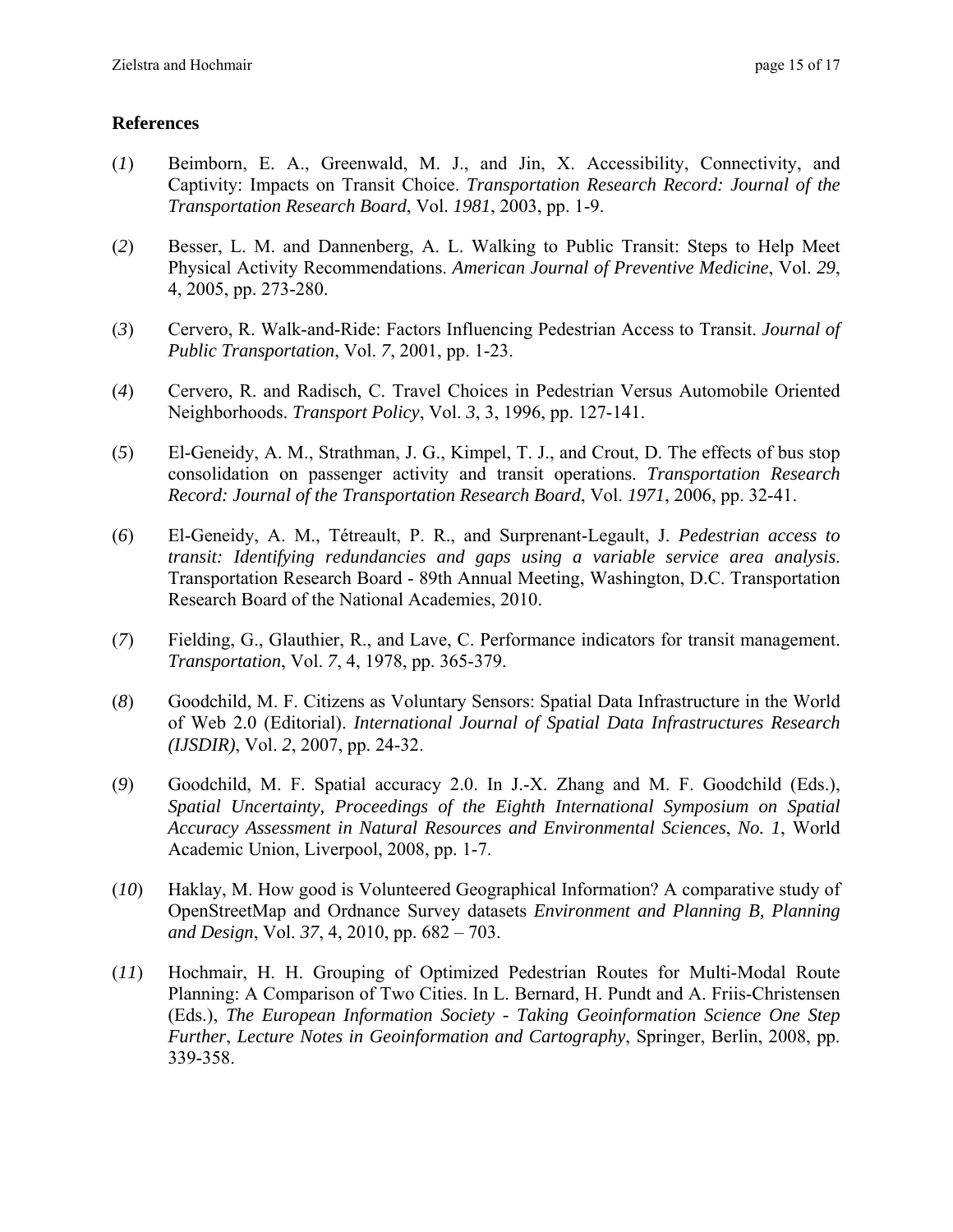- (*12*) Hsiao, S., Lu, J., Sterling, J., and Weatherford, M. Use of geographic information system for analysis of transit pedestrian access. *Transportation Research Record: Journal of the Transportation Research Board*, Vol. *1604*, 1997, pp. 50-59.
- (*13*) Kimpel, T., Dueker, K., and El-Geneidy, A. Using GIS to measure the effect of overlapping service areas on passenger boardings at bus stops. *Urban and Regional Information Systems Association Journal*, Vol. *19*, 1, 2007, pp. 5-11.
- (*14*) Kittelson & Associates. *Development of a Transit Level of Service (TLOS) Indicator Final Report* Tallahassee, FL, Florida Department of Transportation. Available from *http://www.dot.state.fl.us/transit/Pages/tlosfinalrpt.pdf*, 1999.
- (*15*) Kittelson & Associates. *Transit Capacity and Quality of Service Manual, 2nd Edition TCRP Report 100* Wahsington, D.C., Transportation Research Board. Available from *http://www.trb.org/Main/Blurbs/Transit\_Capacity\_and\_Quality\_of\_Service\_Manual\_2nd \_153590.aspx*, 2003.
- (*16*) Kuby, M., Barranda, A., and Upchurch, C. Factors influencing light rail station boardings in the United States. *Transportation Research Part A*, Vol. *38*, 3, 2004, pp. 223-247.
- (*17*) Loutzenheiser, D. R. Pedestrian Access to Transit: Model of Walk Trips and Their Design and Urban Form Determinants Around Bay Area Rapid Transit Stations. *Transportation Research Record: Journal of the Transportation Research Board*, Vol. *1604*, 1997, pp. 40-49.
- (*18*) O'Neill, W., Ramsey, D., and Chou, J. Analysis of transit service areas using geographic information systems. *Transportation Research Record: Journal of the Transportation Research Board*, Vol. *1364*, 131-139, 1992.
- (*19*) O'Sullivan, J. and Morrall, J. Walking Distances to and from Light-Rail Transit Stations. *Transportation Research Record: Journal of the Transportation Research Board*, Vol. *1538*, 1996, pp. 19-26.
- (*20*) Polzin, S., Pendyala, R. M., and Navari, S. Development of time-of-day-based transit accessibility analysis tool. *Transportation Research Record: Journal of the Transportation Research Board*, Vol. *1799*, 2002, pp. 35-41.
- (*21*) Pushkarev, B. and Zupan, J. M. *Public Transportation and Land Use Policy*, Indiana University Press, Bloomington, IN, 1977.
- (*22*) Scheider, S. and Schulz, D. Specifying Essential Features of Street Networks. In S. Winter (Ed.), *Conference on Spatial Information Theory (COSIT'07)*, *LNCS 4736*, Springer, Berlin, 2007, pp. 169-185.
- (*23*) Zhao, F., Chow, L.-F., Li, M.-T., Ubaka, I., and Gan, A. Forecasting transit walk accessibility: Regression model alternative to buffer. *Transportation Research Record: Journal of the Transportation Research Board*, Vol. *1835*, 2003, pp. 34-41.